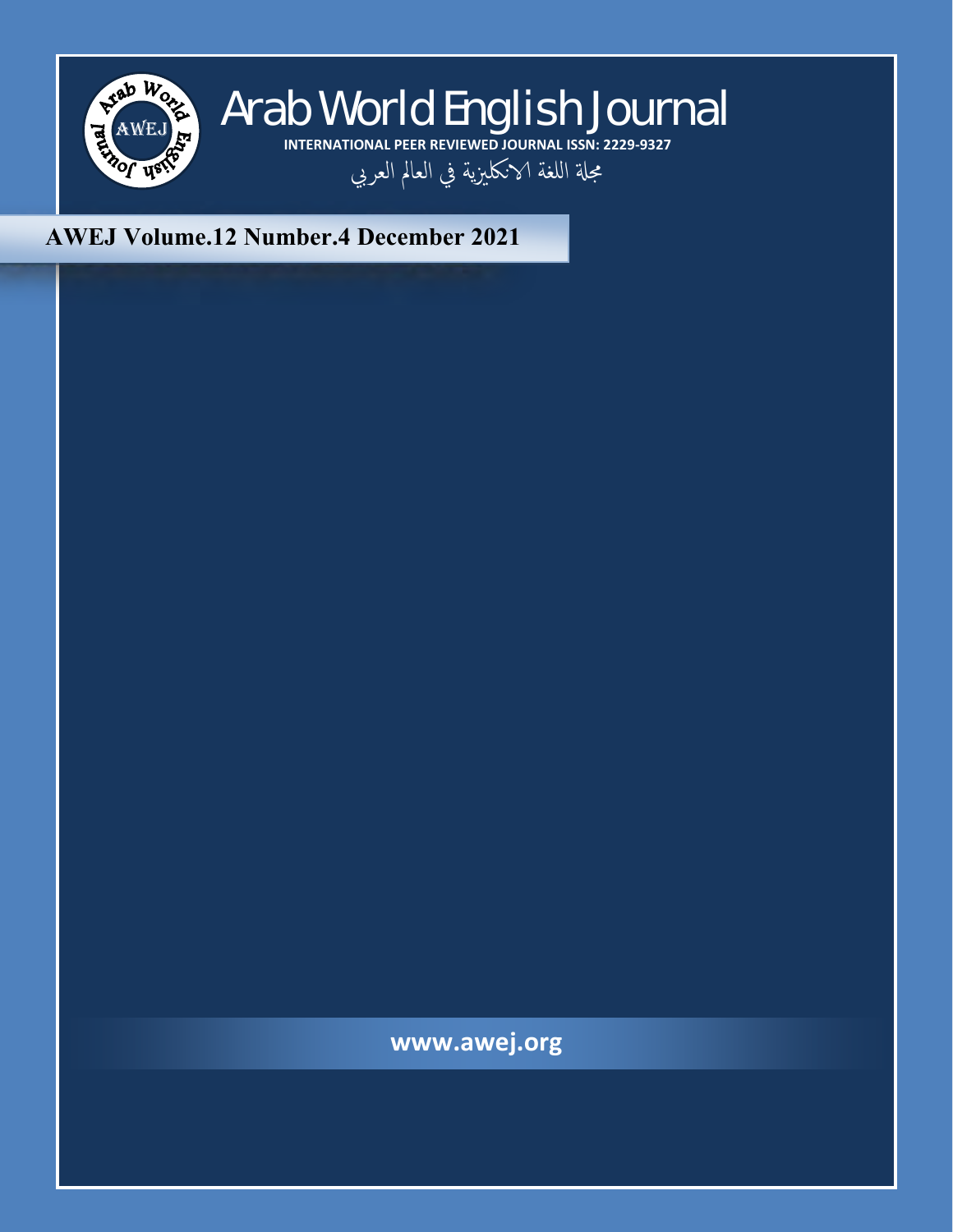

Arab World English Journal

**INTERNATIONAL PEER REVIEWED JOURNAL ISSN: 2229-9327**

مجلة اللغة الانكليزية في العالم العربي

#### Arab World English Journal (AWEJ) Volume 12. Number 4. December 2021 Pp.1-2

| Contents                                                                                                                                                                |             |
|-------------------------------------------------------------------------------------------------------------------------------------------------------------------------|-------------|
| Article Titles & authors                                                                                                                                                | Pages       |
| Team of this issue                                                                                                                                                      |             |
| Contents                                                                                                                                                                | $1 - 2$     |
| Applying Assessment Principles during Emergency Remote Teaching: Challenges and                                                                                         | $3 - 18$    |
| Considerations                                                                                                                                                          |             |
| Wid Hasen Allehaiby & Sara Al-Bahlani                                                                                                                                   |             |
| Digital Platforms in the Emergency Remote Education: the Students' Preferences                                                                                          | 19-36       |
| Mishal H. Al Shammari                                                                                                                                                   |             |
| Literature<br>Circles<br>Learning<br>Hamlet<br>Pre-service<br>Online<br>Teachers<br>in<br>among<br>Tina Abdullah, Yee Bee Choo & Norhanim Abdul Samat                   | $37 - 52$   |
| The Ideology of English-as-the-global-language in Taiwan's Private English Language Schools<br>Jackie Chang                                                             | $53 - 68$   |
| Cultural Component in Professional Development of Non-philological Specialties Students in                                                                              | 69-85       |
| the Process of Studying a Foreign Language                                                                                                                              |             |
| Zinaida Bakum, Iryna Savchak, Svitlana Kostiuk, Marianna Zhumbei & Roman Poznanskyy                                                                                     |             |
| Teaching Translation during COVID-19 Outbreak: Challenges and Discoveries<br>Rafat Y. Alwazna                                                                           | 86-102      |
| Kurdish EFL Learners' Perceptions towards Written Corrective Feedback and Its Types: An<br>Investigative Study<br>Rizgar Qasim Mahmood                                  | 103-117     |
| Arabic English Code Switching among Saudi Speakers                                                                                                                      | 118-131     |
| Ahmed Ibrahim Alsalami                                                                                                                                                  |             |
| Augmented Reality Mobile Application for Children with Autism : Stakeholders' Acceptance<br>and Thoughts                                                                | 132-141     |
| Haida Umiera Hashim, Melor Md Yunus & Helmi Norman                                                                                                                      |             |
| EFL Learners' Language-Specific Time Attitudes                                                                                                                          | 142-152     |
| Majid N. Al-Amri                                                                                                                                                        |             |
| The Voice of Learners on English Literary Texts: Passing on the Mantle<br>Norhanim Abdul Samat, Nur Alwani Syahirah Azmi & Tina Abdullah                                | 153-166     |
| Effects of Language Variety and Word Availability in Commercial Advertisements on Listener's<br>Lexical Recall                                                          | $167 - 177$ |
| Munerah Algernas & Yahya Aldholmi                                                                                                                                       |             |
| Effects of an In-house Entry Test on the Post-Foundation Students at an Omani College of<br>Technology                                                                  | 178-193     |
| Sarath W. Samaranayake & Patteera Thienpermpool                                                                                                                         |             |
| Pronunciation Problems Encountered by EFL Learners: An Empirical Study<br>Syed Farhat Jahara & Abbas Hussein Abdelrady                                                  | 194-212     |
| Teaching Spoken Production in Global Contexts 2021                                                                                                                      | 213-223     |
| Nilakshi Phukan, Svitlana Volkova, Kateryna Tuliakova, Oleksandr Pasichnyk & Yuliya                                                                                     |             |
| Kornytska                                                                                                                                                               |             |
| Aggressive Language in Literature: A Pragmatic Approach                                                                                                                 | 224-242     |
| Hanan Abdul-kareem Kadhim & Wafaa Sahib Mehdi Mohammed                                                                                                                  |             |
| Exploring Students' Perceptions and Attitudes towards Genre-based Pedagogy Developed in<br>Persuasive Writing Teaching: The Systemic Functional Linguistics Perspective | 243-258     |
| <b>FENG CHEN</b>                                                                                                                                                        |             |
| Going beyond the Text: Interactional Competence in Reading Comprehension Class<br>Sabria Jawhar, Sajjadllah Alhawsawi & Steve Walsh                                     | 259-278     |
| Egyptian Educators' Online Teaching Challenges and Coping Strategies during COVID-19<br>Ola Hafez & Yasmine Salah El-Din                                                | 279-301     |
|                                                                                                                                                                         |             |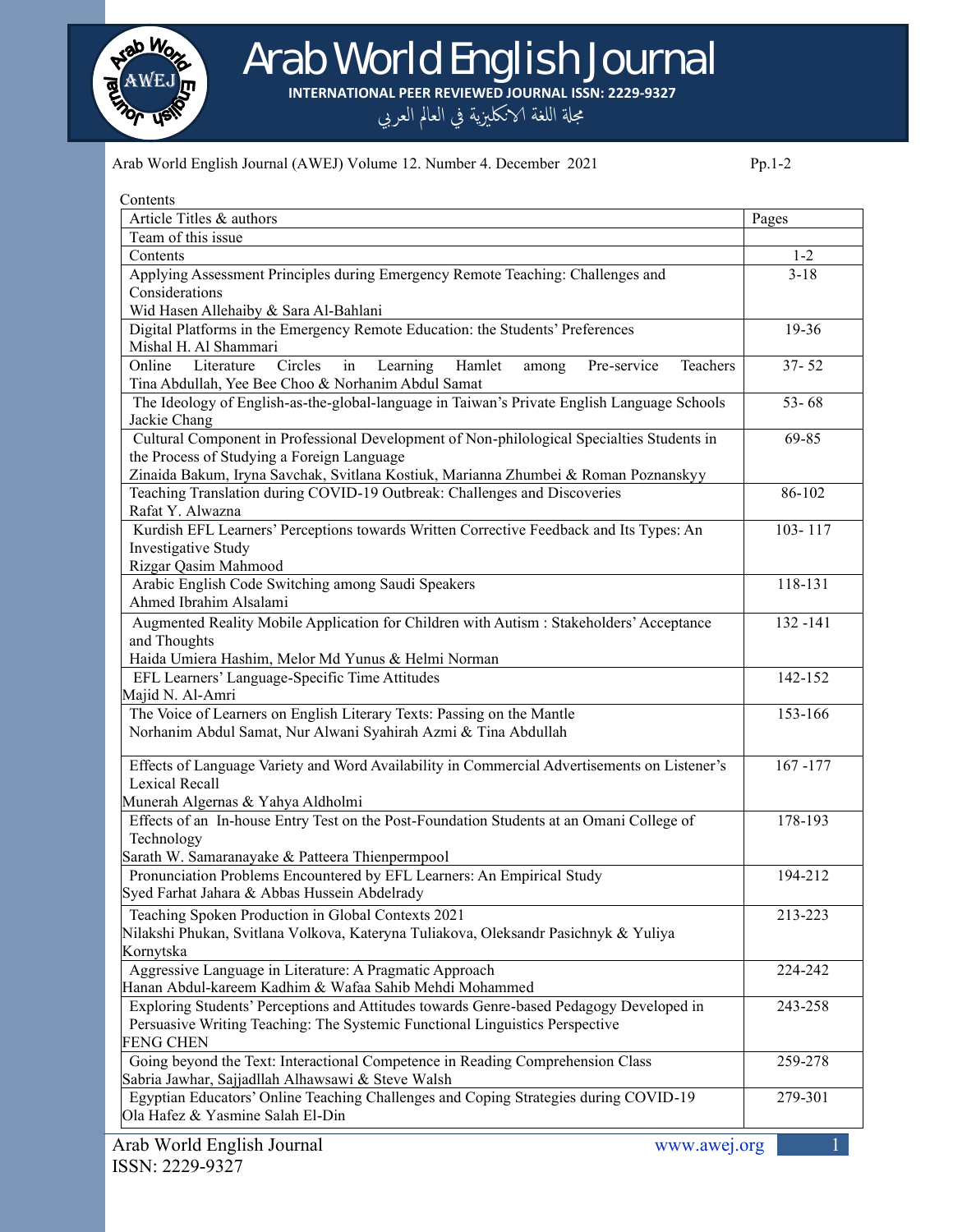# Contents

| A Sociomaterial Perspective of the Challenges of Implementing the Communicative Approach                                                             | 302-316   |
|------------------------------------------------------------------------------------------------------------------------------------------------------|-----------|
| in Saudi State Schools                                                                                                                               |           |
| Rajaa Mahmoud Fallatah                                                                                                                               |           |
| A Need for a Substantive Change in Tertiary EFL Education                                                                                            | 317-339   |
| Saeed Jameel Aburizaizah                                                                                                                             |           |
| The Necessity of Endowing EFL Learners with the Fifth Language Skill: A Key to a Successful                                                          | 340-348   |
| Learning Experience                                                                                                                                  |           |
| Fatma ZAGHAR & El-Alia Wafaâ ZAGHAR                                                                                                                  |           |
| Mother Tongue Use in Beginner EFL Grammar Classes in Saudi Arabia: A Case Study                                                                      | 349 - 365 |
| Khulud Ali Tubayqi & Mazeegha Ahmed Al Tale'<br>Levels of Warning in the Text messages Sent by the Saudi Ministry of Health during Covid-19          | 366-386   |
| Pandemic                                                                                                                                             |           |
| Thanaa Abdulrazzaq Alhabuobi                                                                                                                         |           |
| The Impact of Learning Environment on EFL Students' Academic Achievement: A study of                                                                 | 387 - 400 |
| Socio-Cultural Factors Affecting Academic Achievement                                                                                                |           |
| Elmakki AMIRI & Abderrahim El KARFA                                                                                                                  |           |
| Developing English Pronunciation through Animation and YouTube Videos                                                                                | 401-414   |
| Muayyed J. Juma                                                                                                                                      |           |
| Improving Classroom Observation through Training: A qualitative Study in College of                                                                  | 415-425   |
| Technology in Oman                                                                                                                                   |           |
| Haroun Mohammed Abdullah AL-Balushi & Noor Saazai bt Mat Saad                                                                                        |           |
| Examining the Impact of Perceived Cultural Distance on the Pragmatic Choices of Saudi                                                                | 426-445   |
| <b>Customers in Service Encounters</b>                                                                                                               |           |
| Mohammed Ahmed Mohammed Alzahrani                                                                                                                    |           |
| Investigation into Common Errors in English Writing among Non-Academic Staff at a                                                                    | 446-461   |
| Malaysian Public University                                                                                                                          |           |
| Ahmad Taufik Hidayah Abdullah, Mohd Nazri Latiff Azmi, Isyaku Hassan, Engku Suhaimi                                                                  |           |
| Engku Atek & Zailani Jusoh                                                                                                                           |           |
| Project Work in Moroccan EFL Classroom: between the Official Guidelines' Recommendation                                                              | 462-475   |
| and the Challenges of Implementation                                                                                                                 |           |
| Tariq BOUQETYB                                                                                                                                       |           |
| Assessment of Flipped Learning as an Innovative Method of Teaching English: A Case Study                                                             | 476-486   |
| Natalia Ivanytska, Larysa Dovhan, Nataliia Tymoshchuk, Olga Osaulchyk & Nataliia Havryliuk                                                           |           |
| English as a Second Language and English as a Foreign Language Preservice Teacher<br>Cognitions: Research Insights from around the World (2005-2021) | 487-502   |
| Mustapha Chmarkh                                                                                                                                     |           |
| ESL Students' Readiness for Self-Directed Learning in Improving English Writing Skills                                                               | 503-520   |
| Nor Hafizah Adnan & Siti Shakirah Sayadi                                                                                                             |           |
| Reading Difficulties in English as a Second Language in Grade Five at a Saint                                                                        | 521-535   |
| Patrick's High School for Boys, Hyderabad- India                                                                                                     |           |
| Zena Abdulameer Mohammad & Muhamad Hasbi                                                                                                             |           |
| The Effectiveness of Gallery Run Technique on Saudi EFL Upper-Intermediate                                                                           | 536-550   |
|                                                                                                                                                      |           |
| Students' Speaking<br>Skill: Learners' Attitudes in Focus                                                                                            |           |
| Mohammad Awad Al-Dawoody Abdulaal                                                                                                                    |           |
| Phonological Constraints on the Utterance of L2 Clusters by Saudi ESL Learners                                                                       | 551-559   |
| Abdullah N. Alotaibi                                                                                                                                 |           |
|                                                                                                                                                      |           |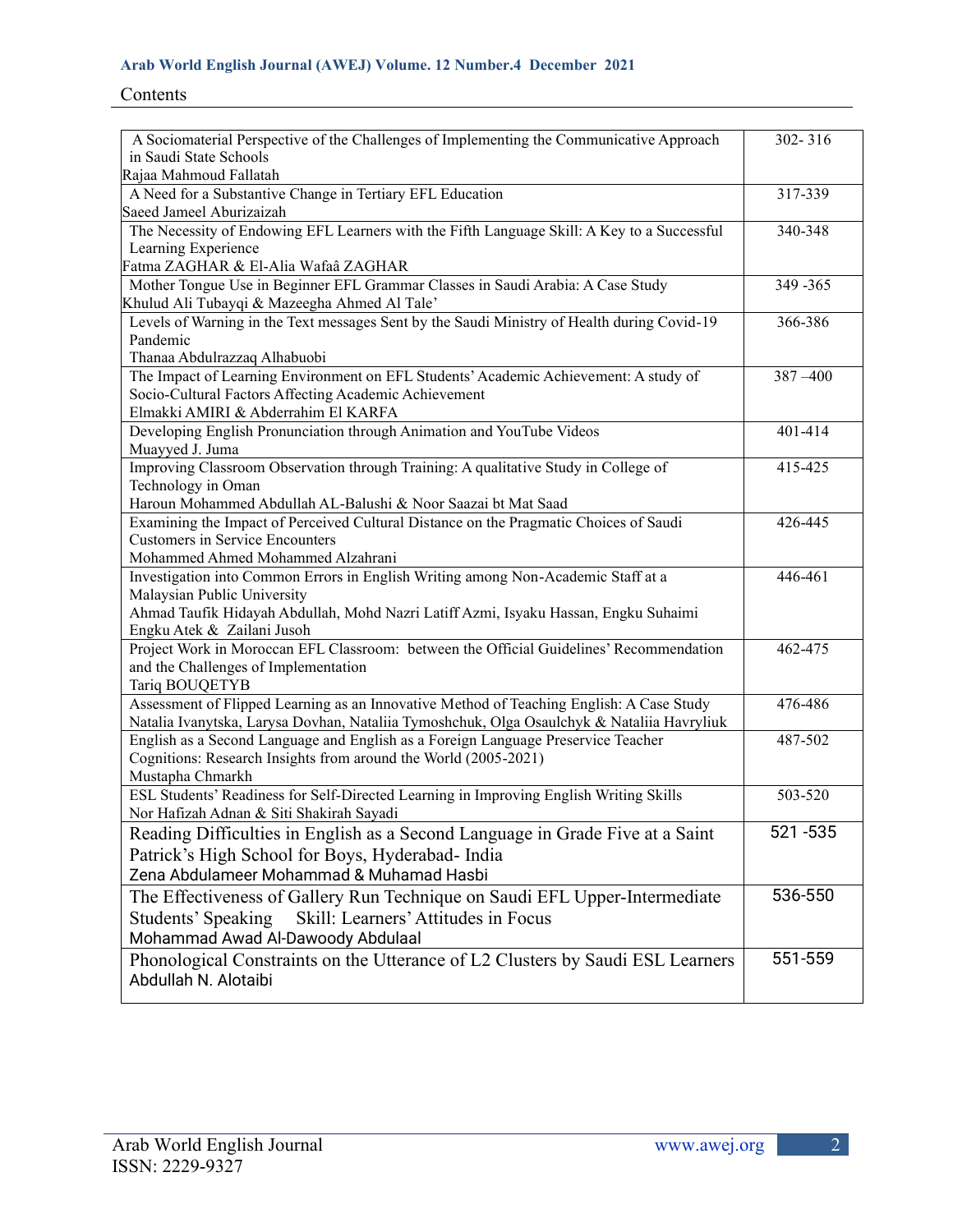

**Arab World English Journal** 

**INTERNATIONAL PEER REVIEWED JOURNAL ISSN: 2229-9327** 

Arab World English Journal (AWEJ) Volume 12. Number4 December 2021 Pp. 476-486 DOI: https://dx.doi.org/10.24093/awej/vol12no4.31

#### **Assessment of Flipped Learning as an Innovative Method of Teaching English: A Case Study**

#### **Natalia Ivanytska**

Department of Foreign Philology and Translation, Vinnytsia Institute of Trade and Economics of Kyiv National University of Trade and Economics, Vinnytsia, Ukraine

#### **Larysa Dovhan**

Department of Foreign Philology and Translation, Vinnytsia Institute of Trade and Economics of Kyiv National University of Trade and Economics, Vinnytsia, Ukraine

#### **Nataliia Tymoshchuk**

Department of Foreign Philology and Translation, Vinnytsia Institute of Trade and Economics of Kyiv National University of Trade and Economics, Vinnytsia, Ukraine

#### **Olga Osaulchyk**

Department of Foreign Philology and Translation, Vinnytsia Institute of Trade and Economics of Kyiv National University of Trade and Economics, Vinnytsia, Ukraine Corresponding Author**:** [aulolga55@gmail.com](mailto:aulolga55@gmail.com)

#### **Nataliia Havryliuk**

Department of Foreign Philology and Translation, Vinnytsia Institute of Trade and Economics of Kyiv National University of Trade and Economics, Vinnytsia, Ukraine

Received: 9/20/2021 Accepted: 12/1/2021 Published:12/15/2021

#### **Abstract**

The article aims to assess the efficiency of flipped learning as one of the most up-to-date methods when teaching English for the EFL students in Ukraine. The significance of the study bases on the necessity to implement advanced teaching practices during the COVID-19 pandemic since online learning requires constructive changes in the traditional system of education. It is necessary to shift from the direct knowledge transfer to searching and cognition of new information by students, to change the teacher's role to being 'a facilitator' and organizer of various academic activities. The article outlines the main characteristics of flipped learning, including flexibility, individualization, differentiation, and opportunities for students to learn at any place or time. The contribution of this research is to estimate new experiences of University students due to flipped learning implementation. It was achieved due to analyzing responses to the survey-based questionnaire of 48 learners and 23 teachers of the Department of Foreign Philology and Translation of Vinnytsia Institute of Trade and Economics of Kyiv National University of Trade and Economics, evaluation of students' performance, attendance, and attitude to the study. In order to verify results of the research, a descriptive statistical and analytical method was applied. The study results reveal that implementation of flipped learning made the educational process more effective and innovative as it improved students' progress in language learning performance, increased their motivation and involvement, and made them more interested in learning English.

*Keywords*: assessment, effective implementation, facilitator of the learning process, flipped learning, innovative teaching method, Learning Management System, Ukraine's EFL students

**Cite as**: Ivanytska, N., Dovhan, l., Tymoshchuk, N. , Osaulchyk, O.,& Havryliuk, N. (2021). Assessment of Flipped Learning as an Innovative Method of Teaching English: A Case Study. *Arab World English Journal, 12* (4) 476-486. DOI: https://dx.doi.org/10.24093/awej/vol12no4.31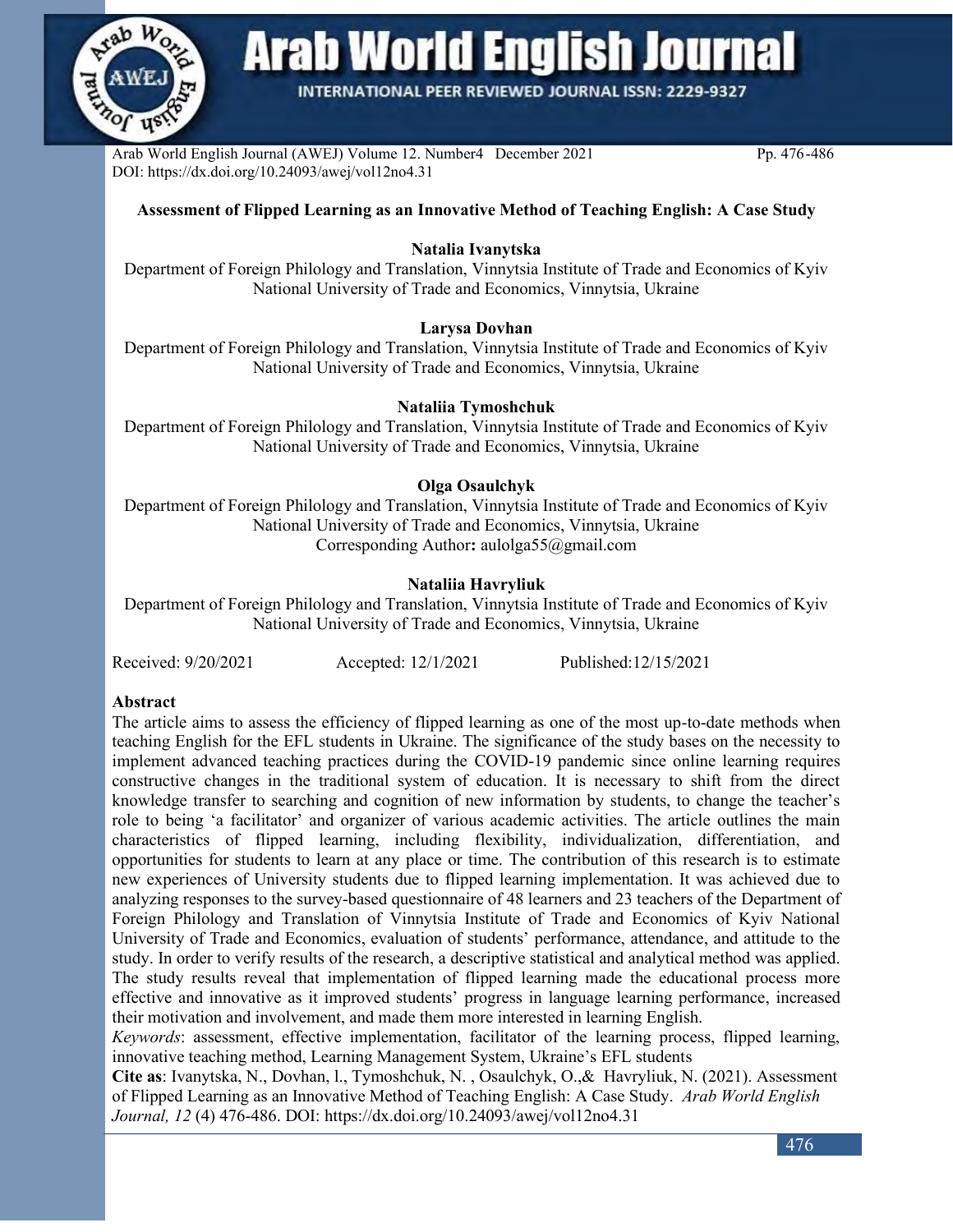#### **Introduction**

Nowadays, the system of higher education in Ukraine is experiencing some constructive changes since its traditional model does not meet the current needs of society. The COVID-19 pandemic has caused the transfer to online learning. In the current conditions, the teacher is becoming a facilitator of the educational process. Transformations in the educational process organization become possible due to the implementation of flipped learning as a teaching method that increases the satisfaction of students with the results achieved (*Abdullah, Hussin, & Kemboja, 2021*), enhancing learners' anxiety in English speaking performance (Thoo, Hang, Lee, & Tan, 2021).

According to the flipped classroom model, the students have to search for new information and learn new materials before the classroom activities using literature sources, video and audio resources provided by the teacher on the particular topic. Thus, classroom activities are devoted to the formation of practical speaking, reading, and writing skills. Within flipped learning, there can be distinguished 'three roles of lecturer in the learnings process; as a facilitator, an instructor and a resource. While the roles of the learners were as recipients and as partners' (Mahalli, Nurkamto, Mujiyanto, & Yuliasri, 2019, p. 26). One of the benefits of this model is 'its attractiveness for people with different learning styles' (Hamdani, 2019, p. 13). As a result, students get more motivated, responsible, active, and independent.

There are quite the opposite views and researches proving the flipped learning method is not quite good and cannot substitute the traditional approach. The students and the staff preferred a lecture-based approach rather than the flipped classrooms. Although the students expressed negative attitudes toward the use of flipped classrooms, they improved their learning, and communication skills (Santikarn & Wichadee, 2018).

Contradictory research results have forced us to set the following research aim: to assess the effectiveness of flipped learning in Ukraine's Universities when teaching EFL students. The significance of this study bases on the urgent need to find new teaching practices that can be effective within online learning.

The following research questions guide this study: 1. Are the teachers familiar with the flipped learning method and ready to implement it? 2. What barriers do the teachers have when implementing flipped learning? 3. Can the flipped learning method improve students' learning performance and motivation, making them more involved and interested in the educational process? 4. What is the attitude of students towards flipped learning? 5. Can flipped learning be effectively implemented using the online platform MOODLE?

# **Literature Review**

The flipped learning method has been broadly investigated and interpreted since 2012. In 2014, there was MEF University in Turkey founded, and today its educational process is based mainly on flipped learning principles. The universities implementing the flipped learning method include the world's leading universities such as Stanford, Harvard, and many other universities of the USA, the University of Edinburgh, the University of Western Australia and the University of Adelaide, Taiwan University of Science and Technology, and others. This way, the flipped classrooms have become rather popular in higher education. It involves assigning students to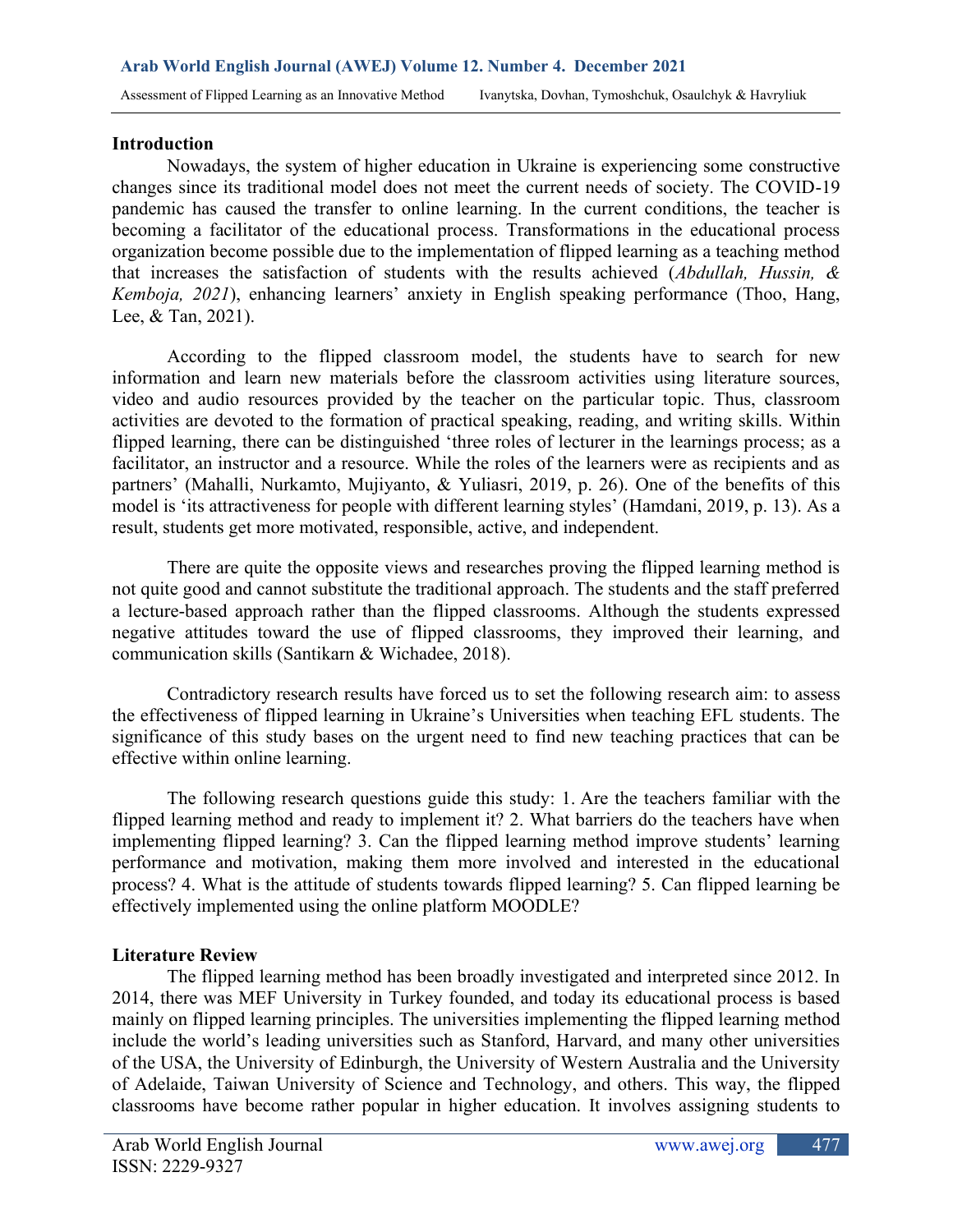work through the primary content of a course on their own time, often by watching a recorded lecture or completing a guided reading instead of listening to a traditional in-person lecture. It frees up class time for active problem-solving, demonstrations, experiments, discussions, etc. (Saitta, Morrison, Waldrop, & Bowdon, 2016). Thus, the flipped classrooms serve the principles of individualized learning, student-oriented instruction, and constructivism, i.e., students perform lots of training activities promoting more meaningful education (Rajesh, 2015). The flipped classroom model is adaptable to the teacher's style, methods, and circumstances (Bergmann, & Sams, 2012).

There are lots of studies on the effectiveness of flipped learning in teaching English as a foreign language. Basal (2015) implemented the flipped classroom method in an English language class to provide the perceptions of prospective English language teachers towards its application at a State University in Turkey. According to Basal (2015), a successful flipped classroom involves more than just delivering the lectures to students via video outside the class: the time spent in class should be more critical and devoted to understanding, discussing, and investigating, turning the classroom into the place of active learning. Thus, it offers 'several benefits: free classroom time, opportunities for personalized learning, opportunities for more student-oriented learning, a continuous connection between students and teachers, increased motivation of students, a learning environment full of familiar tools, and variety in lecture content attuned to different learning styles' (Basal, 2015, p. 33-34).

Some scientists (Al-Harbi & Alshumaimeri, 2016; Bane, 2014; Bezzazi, 2019; Thaichay & Sitthitikul, 2016) have researched the effectiveness of flipped classroom application in grammar teaching. They concluded that this method is vital in enhancing students' grammar performances and emphasizing students' autonomous study. As for flipped writing courses, Yu and Wang (2016) have conducted a survey on undergraduate English writing course students of Business. Scientists (Afrilyasanti et al., 2017) have concluded the method helped students to improve their writing skills. The scientists have also proved that 'implementing flipped classroom instruction in the EFL university classrooms improves paragraph writing skills of students' (Chatta & Haque, 2020, p. 228). Similarly, flipping a speaking course brings about better students' academic achievements in verbal activity and increases their level of engagement in the communication process (Choe & Seong, 2016; Li & Zhang, 2016; Xin-Yue, 2016; Wu, ChenHsieh & Yang, 2017; Qader & Arslan, 2019; Abdullah, Hussin & Ismail, 2019).

The growing popularity of flipped learning, e-learning, blended or hybrid education is mainly due to the inefficiency of the existing traditional model (*Abdullah et al., 2021;* Konoplianyk & Melnykova, 2019). Despite the apparent advantages of foreign language teachers' use of the method of flipped learning, there are several problematic issues both for teachers and students. As for the teachers, they include the high complexity of preparing elearning materials, the need for thorough preparation of tasks and criteria for assessment. As for the students, they involve low motivation, self-motivation, and readiness to independent work. It is obvious the transfer to the model of flipped learning cannot be rapid and requires the adaptation period of time. Considering all advantages and disadvantages mentioned, we suggest the method of flipped learning can solve the problem of innovations in education.

The researchers argue that 'because of its new model and because it brought a new atmosphere in teaching and learning, the flipped classrooms began to be applied by many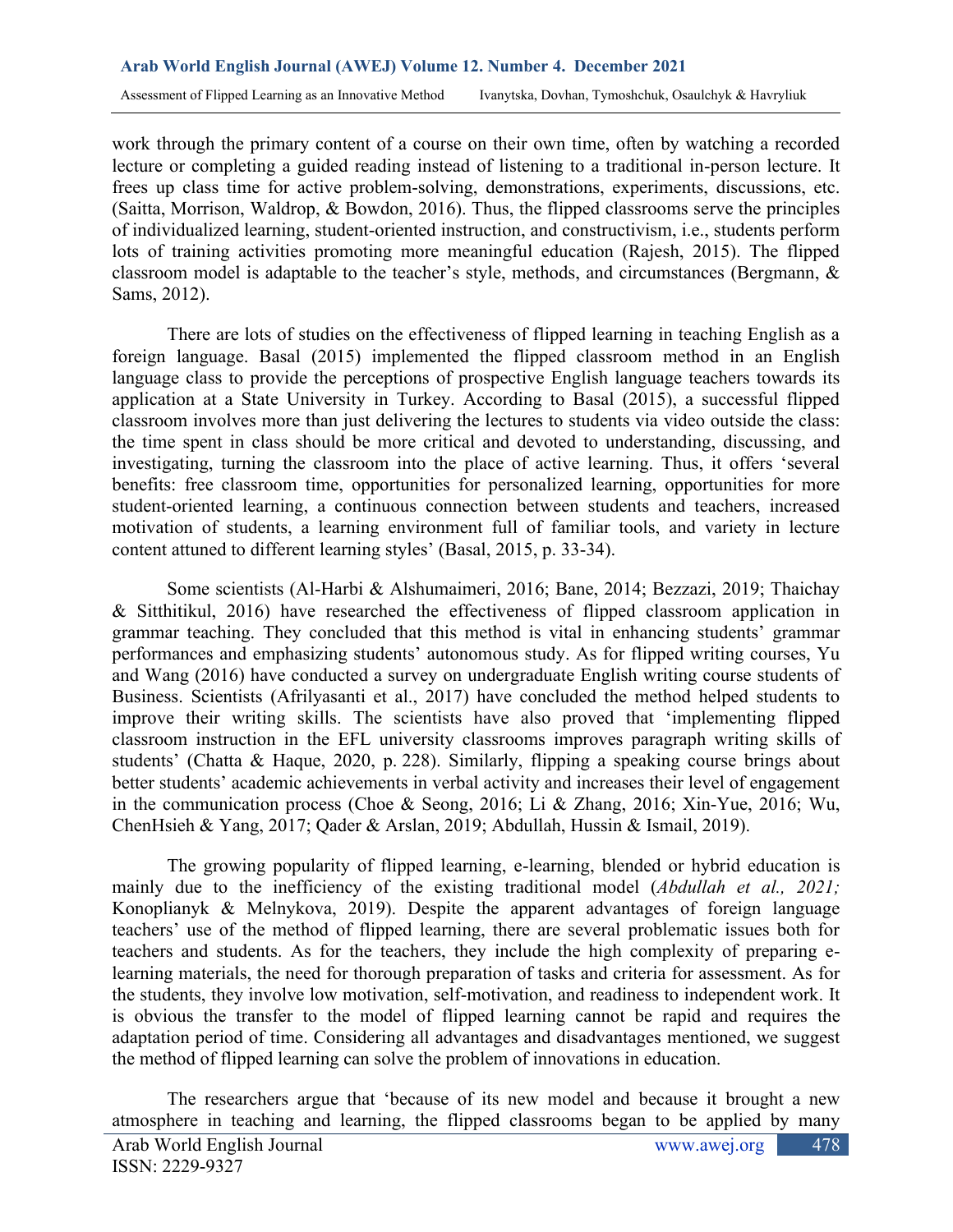teachers and lecturers worldwide' (Halili & Zainuddin, 2015, p. 15). Arslan, A. (2020) revealed that the USA, Malaysia, Jamaica, Hong Kong, Singapore, Somaliland, China, Taiwan, Australia, Canada, Saudi Arabia, and Turkey have the most publications on flipped learning. The author suggests that 'there is a notable scarcity of literature from Europe' (Arslan, 2020, p. 777). Unfortunately, Ukrainian researchers have done very few studies on flipped learning applications for teaching English as a foreign language. Insufficient research on the flipped classroom in professional foreign languages in Ukrainian universities has led to the choice of the research topic.

# **Methods**

# *Research Design*

This study mainly uses the descriptive-analytical method. To assess the effectiveness of flipped learning when teaching English, we provided quantitative and qualitative assessment control. The evaluation procedure involved the collection and analysis of direct and indirect results of the course learning. Immediate results of the course study were students' assessments at the end of the course and attendance indicators. Indirect learning results included students' attitudes, perceptions, and feelings towards the suggested course conditions, new opportunities revealed, creative development, possible problem-solving abilities, and critical thinking skills. We have evaluated the effect of studying this course on indirect results by surveying students using a Likert-scale survey.

# *Participants*

We conducted our research in the 2018/2019 and 2019/2020 academic years at the Department of Foreign Philology and Translation at Vinnytsia Institute of Trade and Economics of Kyiv National University of Trade and Economics (VITE KNUTE), Ukraine. A total of 23 teachers engaged in the study and answered open-ended and yes/no questions. The participants also were 48 students aged 17-18. At the time of research, they were in the first year of their study at the Institute. Among them  $64.6\%$  (n=31) were female and  $35.4\%$  (n=17) were male. We divided all the students into four subgroups, 12 students in each one. During two academic years, flipped learning was being actively implemented in the classes of 'English for Specific Purposes', which is an obligatory course at the first and second years of study.

The flipped learning method is efficiently applied by the teaching staff of the Department of Foreign Philology and Translation at Vinnytsia Institute of Trade and Economics of Kyiv National University of Trade and Economics (VITE KNUTE). Having got acquainted with the successful experience of applying the flipped learning method at the world's leading universities (including the results of the project "Erasmus + iFlip" (iFLIP Project, 2017), the teachers of VITE KNUTE have decided to explore possible opportunities of flipped learning in teaching foreign languages. Table one discloses the distribution of classroom activities and students' assignments they had to do. An introductory interview was held with the students of the experimental groups to announce and explain the purpose and objectives of the functional training conditions. Under these conditions, all the students worked with the same learning materials, and we held the same assessment control.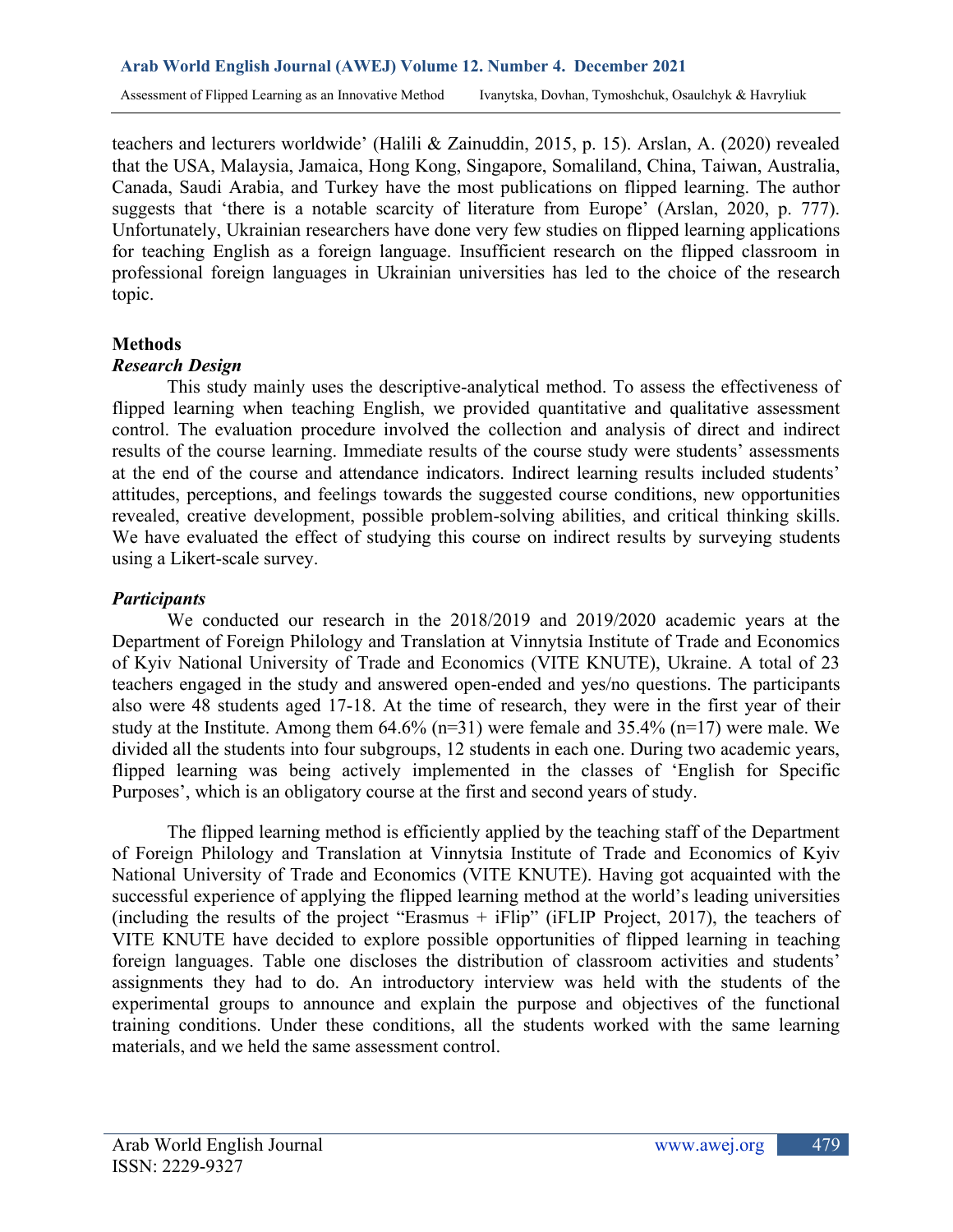| Assessment of Flipped Learning as an Innovative Method Vanytska, Dovhan, Tymoshchuk, Osaulchyk & Havryliuk |  |  |
|------------------------------------------------------------------------------------------------------------|--|--|
|------------------------------------------------------------------------------------------------------------|--|--|

| $\Omega$ . Clussi bom unu ontine activities of the course English for specific 1 urposes . |                                      |  |  |  |
|--------------------------------------------------------------------------------------------|--------------------------------------|--|--|--|
| Classroom activities                                                                       | Online activities                    |  |  |  |
| Communicative tasks to develop speaking and                                                | Lecture materials for the study      |  |  |  |
| writing skills                                                                             |                                      |  |  |  |
| Brainstorming activities                                                                   | Vocabulary online training exercises |  |  |  |
| Debates                                                                                    | Grammar online training exercises    |  |  |  |
| Team project work                                                                          | Forum discussions in Moodle system   |  |  |  |
| Peer assessment of the projects done                                                       | Listening practice                   |  |  |  |
| Consultations                                                                              | Peer-review discussions              |  |  |  |
| Discussions of problems                                                                    | Written feedback                     |  |  |  |
|                                                                                            | Online tests                         |  |  |  |
| Grammar explanations                                                                       | Ouizzes                              |  |  |  |

Table 1. *Classroom and online activities of the course 'English for Specific Purposes'.* 

# *Research Instruments*

In the context of reforming modern education, the student-oriented approach is one of the essential features in applying the method of flipped learning. This fact predetermined the research instruments chosen. Since the research instruments are tied to the study methodology, we had structured and unstructured interviews, observations, tests, and surveys. Non-directive discussions followed the interviewing as we expected some spontaneous decisions.

We prepared a survey-based online questionnaire to collect data and do our research in the Moodle platform in order to evaluate the flipped learning challenges during online learning. The survey-based questionnaire contained 15 multiple questions (multiple-choice, yes/no, and open-ended questions) covering research goals. It was designed using Moodle platform technical apps and distributed among students at the end of the semester. Afterwards we checked validity and reliability of the questionnaire.

# *Research Procedures*

Within our research, we chose to begin with interviewing teachers with the vital question, 'Are you familiar with flipped learning?' Possible answers to this question were: 1. I have already applied this method. 2. I know what it is, and I know how to apply it. 3. I know what it is, but I don't know how to apply it. 4. I have heard about this method, but I know nothing about it. 5. I don't know what it is. The results of the pre-research survey showed that 22% of teachers of the Department have already used the flipped learning method in their practice, and another 52% did not have such an experience but showed a willingness to implement this method ('I know what it is and how to apply it'). Thus, 77% of the surveyed teachers were ready and, at the time of the survey (2018), had the opportunity to work using flipped learning. All 23 teachers of the Department were to some extent familiar with the flipped learning method. While interviewing teaching staff, all of them expressed anxiety because of possible barriers provided by flipped learning. The flipped learning method works well when there no technical problems: University should provide Internet access, quick hyperlinks to training materials, video, and audio also work correctly. Students also need basic knowledge in information and communication technologies in order to use online materials. Any technical problem can negatively affect motivation and the learning experience.

A necessary condition for applying the method of flipped learning is the adjusted work of a Learning Management System (LMS). According to the research results, there is a high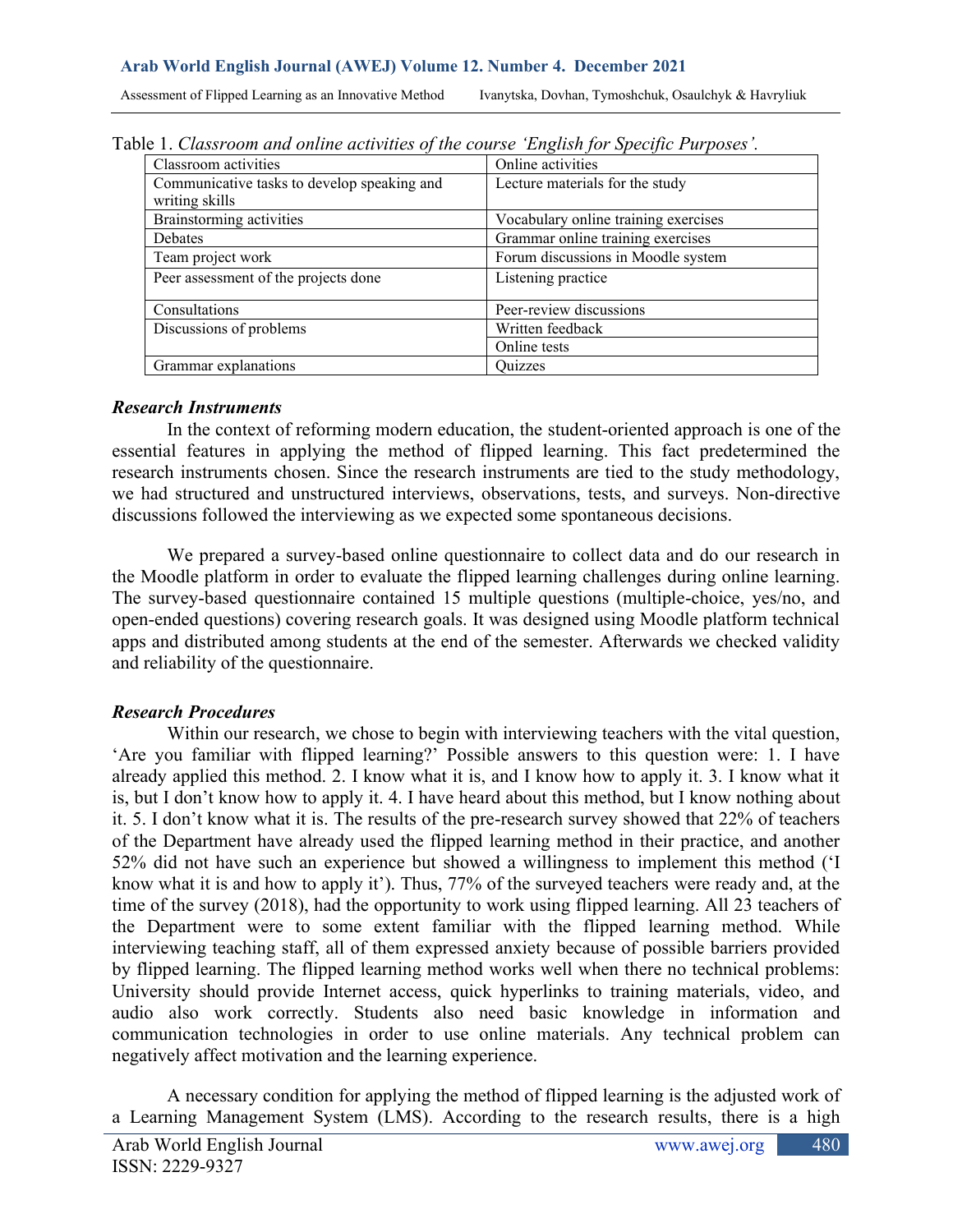relationship between the students' performance and implementation of digital educational resources from the e-learning platform (*Rakic, Tasic, Marjanovic, Softic, Lüftenegger, & Turcin, 2020).* LMS creates a single database of e-courses and learning materials and manages the courses and students' activity (Ivanytska, Tymoshchuk, Dovhan, Osaulchyk, & Havryliuk, 2021).

All e-courses taught in VITE KNUTE are created in LMS based on the online platform MOODLE. Each e-course contains a work program, syllabus, guidelines for studying the discipline and independent work of applicants, teaching materials for lectures and practical classes, and other necessary information. Using the MOODLE platform allows performing input, current, and output control of students' knowledge quickly. Our previous long-term experience of applying LMS based on the online platform MOODLE will enable to adapt the flipped learning method and remove barriers to its perception and application (Table two).

Table 2. *Barriers to the application of the flipped learning method in the process of teaching English and assessment of the degree of their removal in VITE KNUTE.*

| Removed barriers                                                          | Partially removed barriers                                                                                                             | Barriers to be removed                                            |
|---------------------------------------------------------------------------|----------------------------------------------------------------------------------------------------------------------------------------|-------------------------------------------------------------------|
| Changes and complications in forms of<br>control and knowledge assessment | The high complexity of preparation<br>of educational materials                                                                         | The motivation of applicants to<br>watch videos and perform tasks |
| The unwillingness of teachers<br>implement the method                     | to The need for thorough preparation The reluctance of students for<br>of group tasks and criteria for their   independent analysis of | new                                                               |
| Changing the usual role of the teacher<br>to the role of a 'facilitator'  | assessment                                                                                                                             | material                                                          |

While applying the method of flipped learning by the Department of Foreign Philology and Translation of VITE KNUTE, there were no technical barriers revealed, thus, we could prepare the best teaching materials giving students an excellent opportunity to work on it beforehand. The barriers partially removed include some limitations connected with the teacher's responsibilities. These barriers, such as the high complexity of teaching materials and the need for thorough preparation of group tasks and criteria for their assessment, were partially removed by teachers during the initial stage.

# **Results**

The evaluation results of the of quantitative indicators while applying the method of flipped learning in teaching the course 'English for Specific Purposes' are shown in Figure one.



*Figure 1.* Average passing grade and attendance rate comparison (n=48), %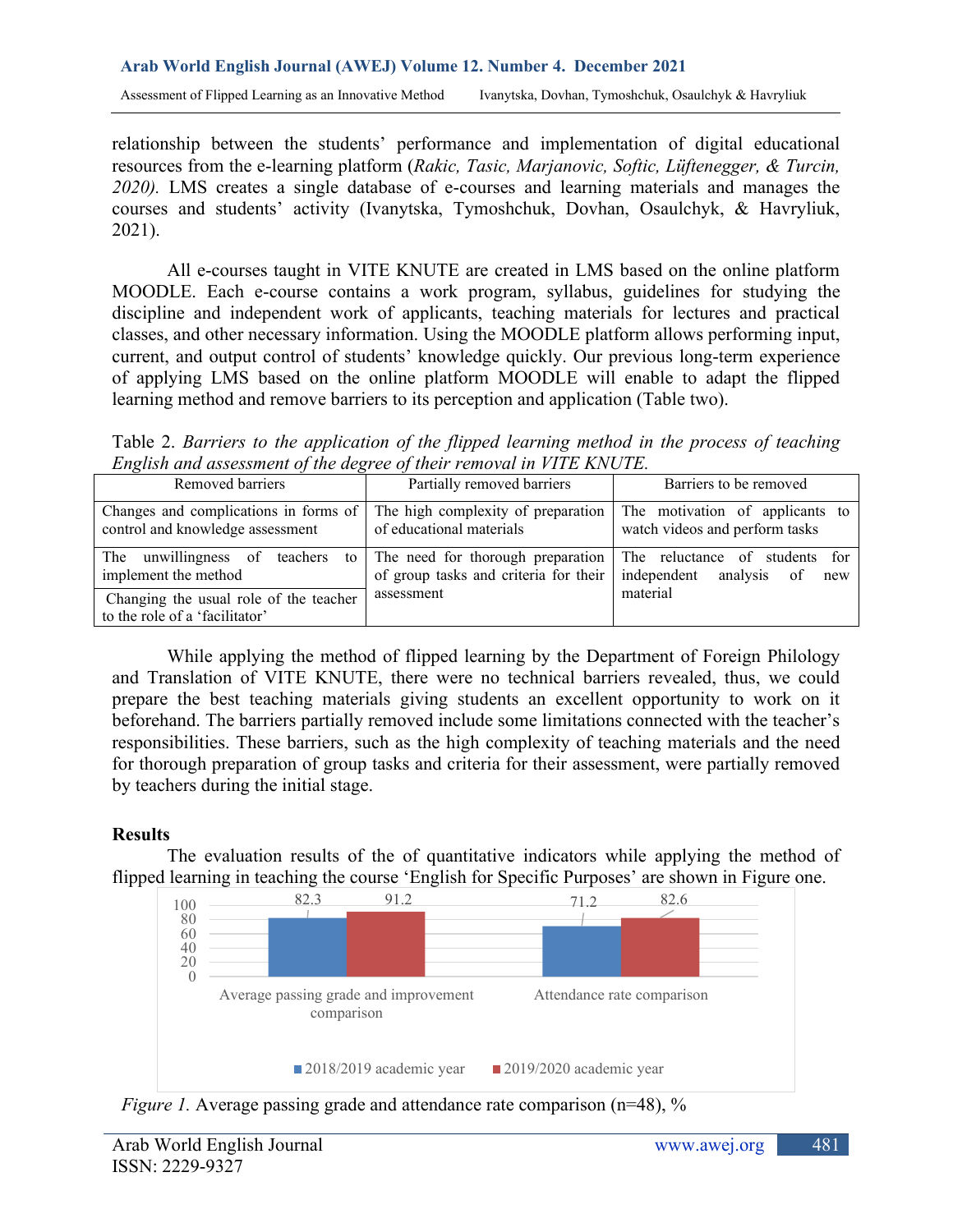Figure one presents the middle passing grade and improvement compared to the attendance rate during two academic years.



*Figure 2.* Opinion of the students on the efficiency of the flipped learning method within the course 'English for Specific Purposes' (n=48), points (1 = very ineffective to 5 = very effective)

The evaluation results showed that the average passing grade in the 2019/2020 academic year increased by 8.9% compared to the results of the 2018/2019 academic year. The study also shows an increase in attendance rate by 11.4% in the 2019/2020 academic year compared to the same period in the 2018/2019 academic year. According to the survey conducted at the end of the course, the level of positive perception and far going opportunities in the future reaches 90- 95% (Figure two). The Likert-scale survey asked the students to rate the effectiveness of different elements of the flipped classroom. The students rated aspects on a scale of one to five (1=very ineffective, 2=somewhat ineffective, 3=neither effective, nor ineffective, 4=somewhat effective, and 5=very adequate). The results of assessing the students' satisfaction with the elements of flipped learning in teaching the course 'English for Specific Purposes' are shown in Figure three.



*Figure 3.* Survey results on the students' satisfaction with the course 'English for Specific Purposes' ( $n=48$ ), %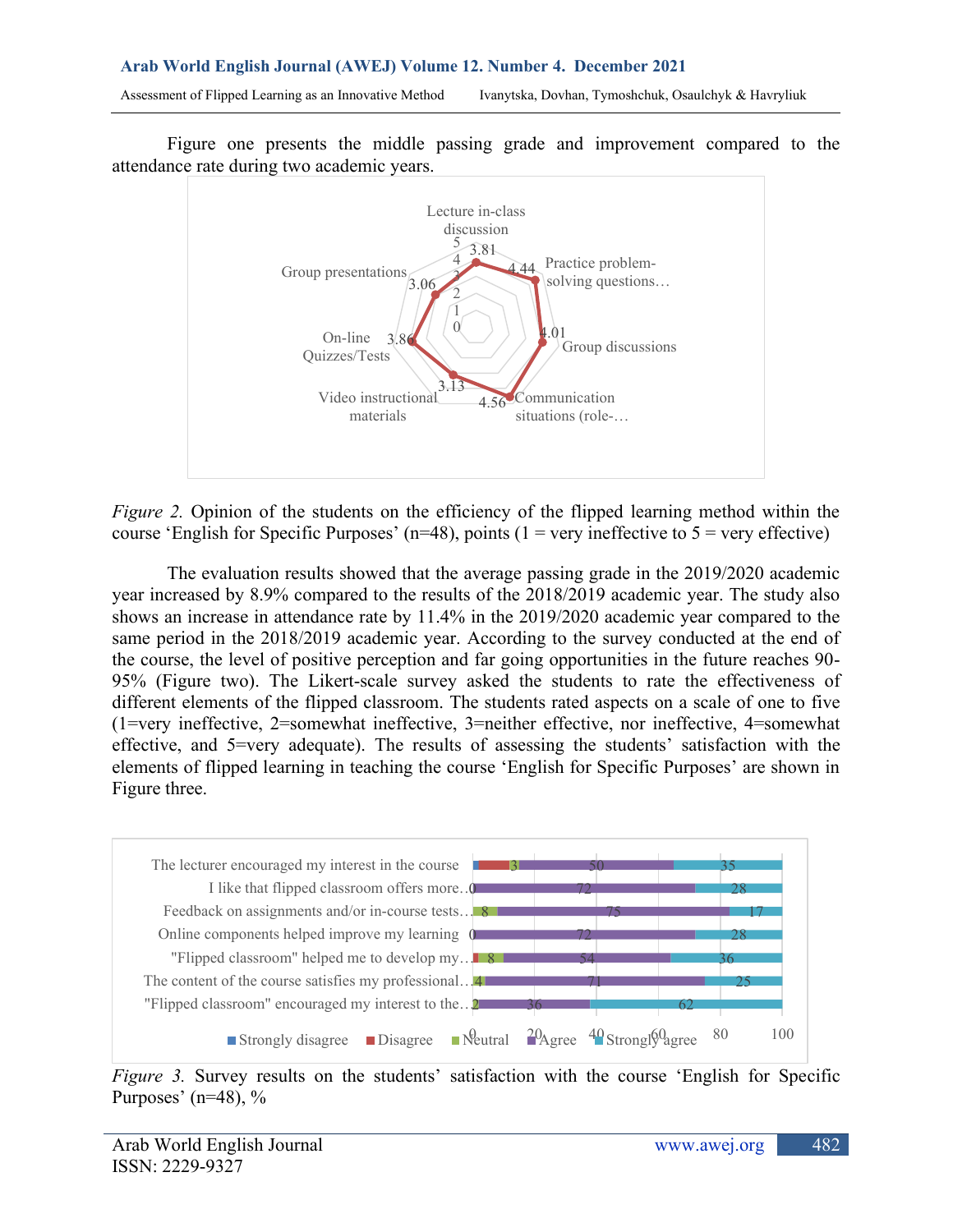According to the results of our research, most students agree that online components helped in improving the learning process (100%). We noted as well that flipped classrooms offered more interaction with peers and the teacher (100%), encouraged interest in the course (97%), students truly define the content of the course productive for professional needs (96%). They consider the feedback on assignments and in-course tests to be helpful (92%) and this method to be helpful in developing personal autonomy and independence (90%). 85% of students agree the lecturer encouraged their interest in the course.

# **Discussion**

Our research aim was to find out whether flipped learning is efficient enough within its implementation in teaching English. The presented study demonstrates that students got satisfied with flipped learning and characterize it as an effective educational environment for learners. Its practical applying activated the main characteristics of flipped learning, namely flexibility, individualization, differentiation, opportunities for students to learn at any place or time. Thus, students became more motivated and independent, responsible and self-confident, having improved language learning performance. These results coincide with those obtained in similar studies by Abdullah, Hussin & Kemboja (2021). They also agree with Thoo, Hang, Lee, & Tan (2021), who proved flipped classrooms enhance anxiety of learners in English speaking performance. The research conclusions align with Webb & Doman (2016), in the part it leads to increased gains on learning outcomes and enhances cooperation and task orientation between teachers and students, according to Strayer (2012). Within flipped classrooms, we have distinguished three possible roles of teachers in the learnings process, as a facilitator, an instructor, and a resource, while the roles of the learners were as recipients and as partners, according to Mahalli, Nurkamto, Mujiyanto, & Yuliasri (2019). Thus, we have revealed no severe facts to prove flipped learning inefficiency.

Instead, in the present study, we have found out possible problematic issues both for teachers (the complexity in preparing e-learning materials, the need for thorough preparation of tasks and criteria for assessment) and students (low motivation, weak readiness to independent work). The given results reveal the close connection between the efficiency of the flipped learning method and the preparatory period for flipped classrooms conducted by teaching staff. During the initial transition period it is necessary to get much work done: to revise the curriculum and divide the available teaching material, transfer some resources to vodcasts, and leave the rest for the classroom activities. While applying the flipped learning, university teachers have to review or prepare new group tasks, processes of control, and criteria for assessing students' work done. As our experience shows, teachers can remove these barriers within one-two year of the initial transition period of the method implementation.

To the group of limitations that must be overcome while applying flipped learning in VITE KNUTE, we also include some barriers connected with motivation, self-motivation, and willingness of students to work independently. These possible problems mainly relate to the degree of responsibility of students and are typical for applying the vast majority of other student-oriented methods in teaching foreign languages.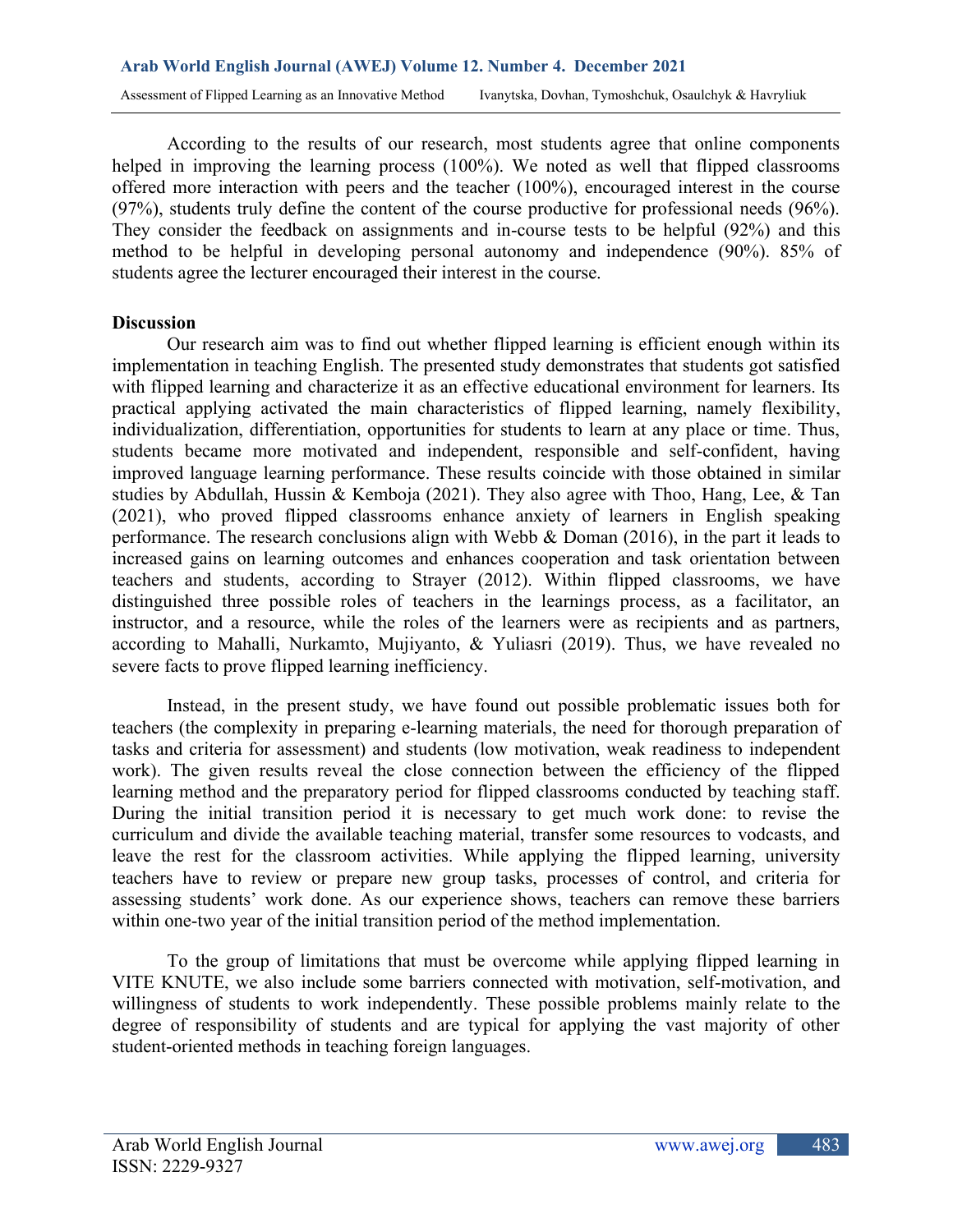#### **Conclusion**

The performed study has revealed that the flipped learning method can be successfully implemented into the innovative teaching of foreign languages to University students as a type of blended learning. Considering the current requirements of the modern education system, a new role of the teacher-facilitator makes this method highly effective under conditions of online learning. This model achieves success due to its flexibility, individualization of the educational process, and full focus on the student-oriented approach. This teaching method promotes the active development of speech skills and individual qualities and increases their academic performance. The research data indicate that the flipped learning method increased autonomy of the students, made them more motivated and responsible for their learning outcomes, and formed necessary hard and soft skills. Flipped classrooms offered more interaction between peers and the teacher, providing successful feedback on assignments and in-course tests, while the suggested online resources were well-adjusted and helpful. It became possible due to a wellorganized LMS with a single database of e-courses and learning materials available to the students.

We recommended to organize workshops and seminars for the teachers to gain skills for the adequate implementation of this method. The researchers also suggest carrying out further studies to find out what students' foreign language skills, namely writing, speaking, reading, or listening, can be formed more effectively under this method.

#### **About the Аuthors**

**Natalia Ivanytska**, Doctor of Philology, Professor, Head of the Department of Foreign Philology and Translation of Vinnytsia Institute of Trade and Economics of Kyiv National University of Trade and Economics. Her academic interest is in the field of philology, social communication, and e-learning.<https://orcid.org/0000-0002-9925-1285>

**Larysa Dovhan** is a Candidate of Pedagogical Sciences, Associate Professor. She teaches English for Specific Purposes, English for Professional Purposes, and Professional Communication in English. Scientific interests are as follows: innovative teaching methods and practices, e-learning, blended learning.<https://orcid.org/0000-0003-4742-6570>

**Nataliia Tymoshchuk** is a Candidate of Sciences (Philology), Associate Professor. Her main teaching courses are English for Professional Purposes, Professional Communication in English. Scientific interests are innovations in education, e-learning, mind-mapping, flipped classroom, methodology of teaching foreign languages, blended learning. [https://orcid.org/0000-0001-5638-](https://orcid.org/0000-0001-5638-5825) [5825](https://orcid.org/0000-0001-5638-5825)

**Olga Osaulchyk** is a Candidate of Sciences (Pedagogy), Associate Professor, is a teacher of foreign languages (English and German). Scientific interests: innovations in education, creative potential development, mindmapping, flipped classrooms, methodology of teaching foreign languages.<https://orcid.org/0000-0003-4933-0652>

Natalia Havryliuk is Candidate of Pedagogical Sciences, Associate Professor. Her professional orientation is mostly connected with monitoring projective techniques in teaching English, comparative pedagogy, theory and practice of translation, innovative technologies and methods of teaching English, e-learning, distance learning.<https://orcid.org/0000-0002-6031-7777>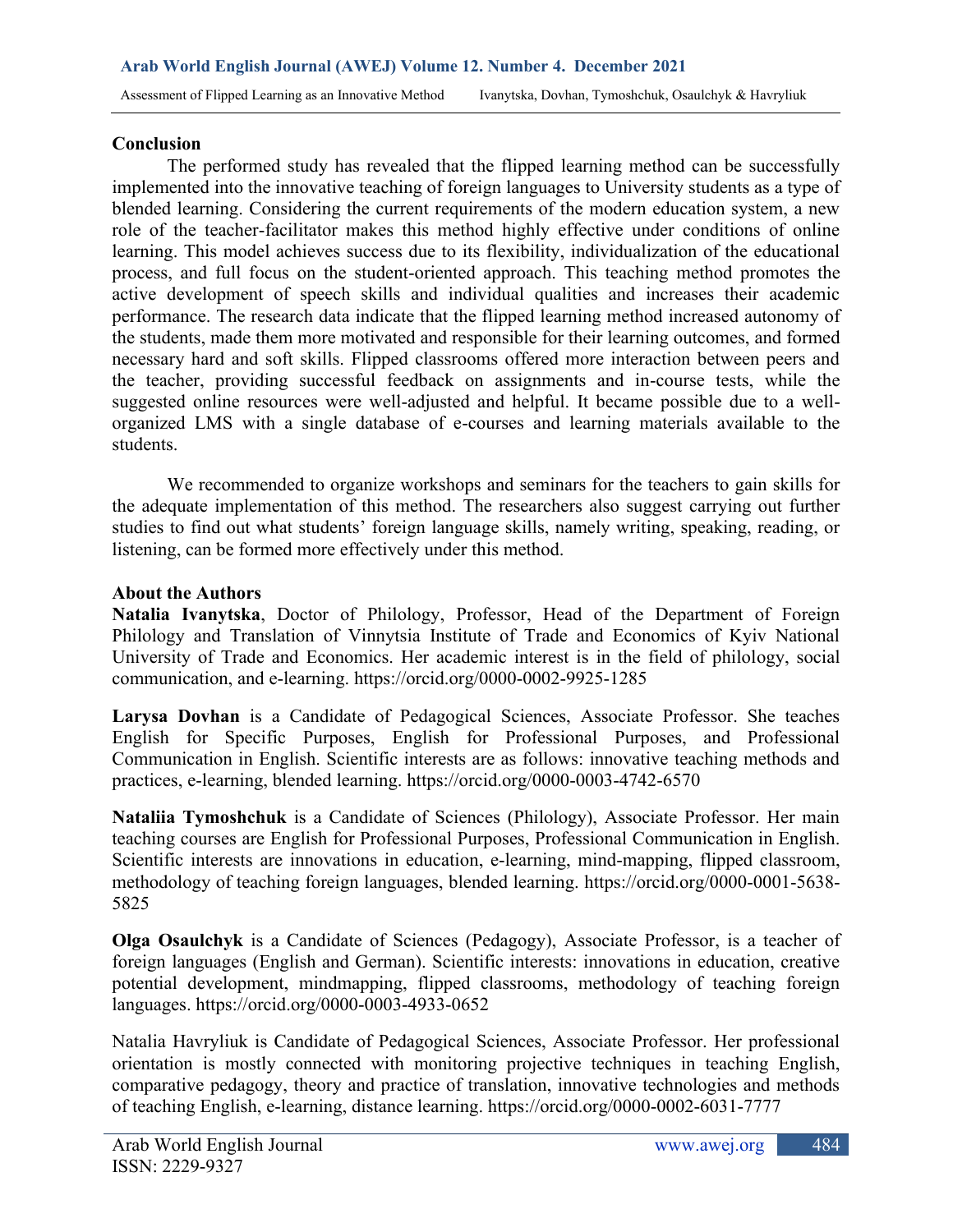Assessment of Flipped Learning as an Innovative Method Ivanytska, Dovhan, Tymoshchuk, Osaulchyk & Havryliuk

#### **References**

- *Abdullah, M. Y., Hussin, S., & Kemboja, I. (2021).* Does Flipped Classroom Model Affect EFL Learners' Anxiety in English Speaking Performance? *International Journal of Emerging Technologies in Learning, 16*(1), 94-108. http:/doi.org[/10.3991/ijet.v16i01.16955](http://dx.doi.org/10.3991/ijet.v16i01.16955)
- Abdullah, M. Y., Hussin, S., & Ismail, K. (2019). Implementation of flipped classroom model and its effectiveness on English speaking performance. *International Journal of Emerging Technologies in Learning (IJET)*, *14*(09), 130. <https://doi.org/10.3991/ijet.v14i09.10348>
- Afrilyasanti, R., Cahyono, B. Y., & Astuti, U. P. (2017). Indonesian EFL students' perceptions on the implementation of flipped classroom model. *Journal of Language Teaching and Research*, *8*(3), 476.<https://doi.org/10.17507/jltr.0803.05>
- Al-Harbi, S.S, & Alshumaimeri, Y. A. (2016). The Flipped Classroom Impact in Grammar Class on EFL Saudi Secondary School Students' Performances and Attitudes. *English Language Teaching, 9*(10), 60-80.<http://dx.doi.org/10.5539/elt.v9n10p60>
- Arslan, A. (2020). A systematic review on flipped learning in teaching English as a foreign or second language. *Journal of Language and Linguistic Studies*, *16*(2), 775-797. http://doi.org/ 10.17263/jlls.759300
- Bane, J. (2014). *Flipped By Design: Flipping the Classroom Through Instructional Design.* Ohio: The Ohio State University.
- Basal, A. (2015). The Implementation of a Flipped Classroom in Foreign Language Teaching. *Turkish Education Online Journal of Distance -TOJDE, 16*(4), 28-37. <https://doi.org/10.17718/tojde.72185>
- Bergmann, J., & Sams, A. (2012). *Flip your Classroom: Reach Every Student in Every Class Every Day Jonathan. International Society for Technology in Education.* Washington DC: International Society for Technology in Education World.
- Bezzazi, R. (2019). Learning English Grammar Through Flipped Learning. *The Asian Journal of Applied Linguistics*, *6*, 170-184.
- Chatta, B. S., & Haque, M. I. (2020). Improving Paragraph Writing Skills of Saudi EFL University Students Using Flipped Classroom Instruction. *Arab World English Journal (AWEJ). Special Issue on CALL, 6,* 228- 247.<https://dx.doi.org/10.24093/awej/call6.15>
- Chen, Y., Wang, Y., & Chen, N. S. (2014). Is FLIP enough? Or should we use the FLIPPED model instead? *Computers & Education, 79*, 16-27. <https://doi.org/10.1016/j.compedu.2014.07.004>
- Choe, E., & Seong, M. H. (2016). A Case Study of the Flipped Classroom in a Korean University General English Course. *Journal of Pan-Pacific Association of Applied Linguistics*, *20*(2), 71-93.
- Hamdani, M. (2019). Effectiveness of Flipped Classroom (FC) Method on the Development of English language learning of the high School Students in Ahwaz. *International Journal of Applied Linguistics & English Literature, 8*(2), 12-20.
- iFLIP Project (2017). *Adult Learners Needs Analysis Report.* Survey Results and Conclusions. Retrieved from [http://projectiflip.eu/wp-content/uploads/2018/05/ifLIP\\_IO2\\_Adult-](http://projectiflip.eu/wp-content/uploads/2018/05/ifLIP_IO2_Adult-Learners-needs-analysis-report.pdf)[Learners-needs-analysis-report.pdf](http://projectiflip.eu/wp-content/uploads/2018/05/ifLIP_IO2_Adult-Learners-needs-analysis-report.pdf)
- Ivanytska, N., Tymoshchuk, N., Dovhan, L., Osaulchyk, O., & Havryliuk, N. (2021). Effectiveness of digital resources in the learning management system within online education of future entrepreneurs. *Journal of Entrepreneurship Education, 24*(4)*.* 1-8. Retrieved from: [https://www.abacademies.org/articles/effectiveness-of-digital-resources-](https://www.abacademies.org/articles/effectiveness-of-digital-resources-in-the-learning-management-system-within-online-education-of-future-entrepreneurs-10533.html)